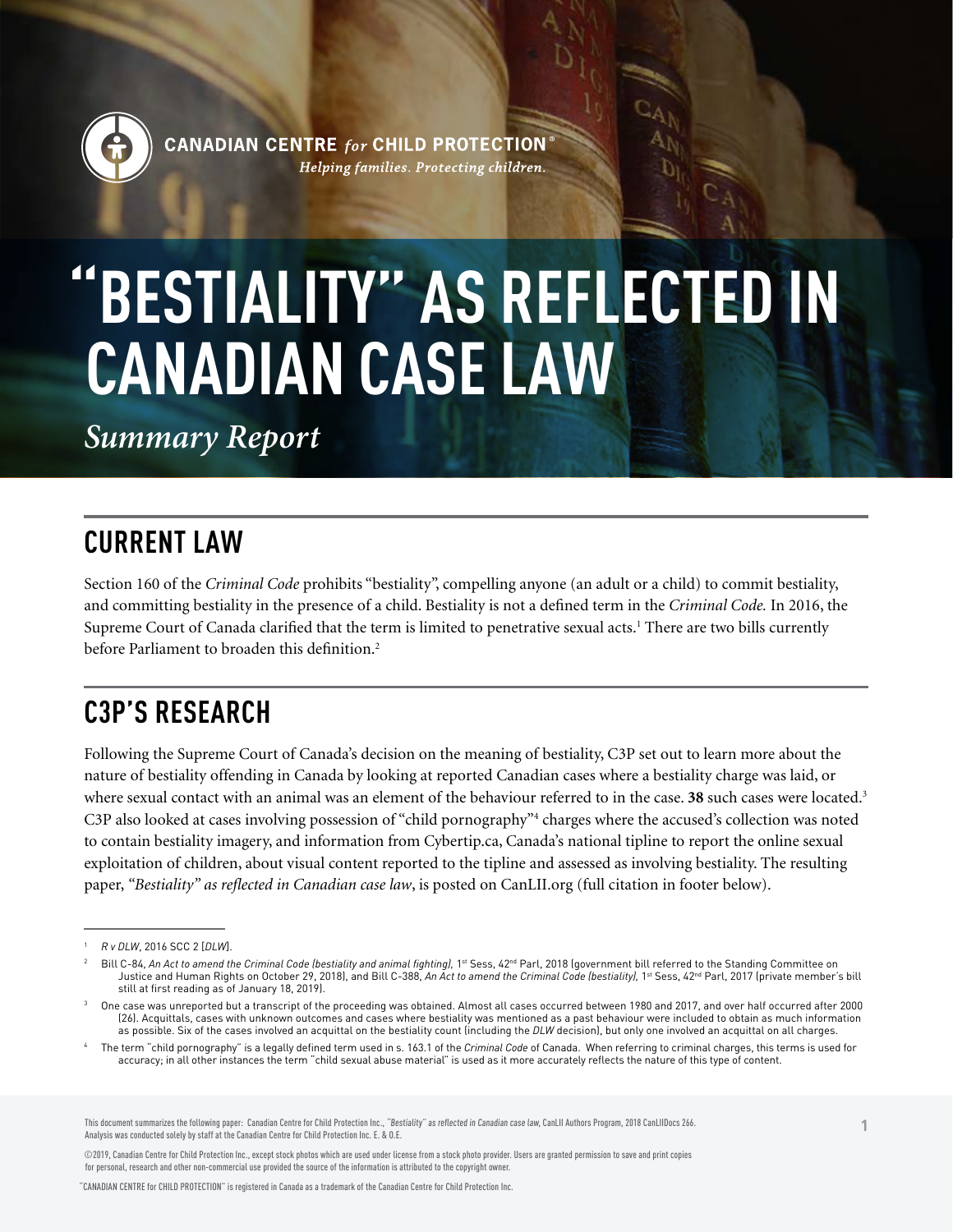

## **WHAT WE LEARNED FROM THE CASES (38 CASES)**

The numbers below represent the information known and may not total 38 because the cases did not necessarily contain all information sought.

#### Case information

TYPE OF ACT. Coerced oral sexual acts with an animal, and manual stimulation of an animal, were more common forms of abuse than penetrative acts. There were:

- **• 9** cases involving non-penetrative sexual acts
- **7** cases involving penetrative sexual acts<sup>5</sup>

SPECIES OF ANIMAL VICTIM. In almost all cases, a **dog**—often the family dog—was targeted for the abuse. This was especially true for cases where the offender forced an animal and a child into a sexual act—all such cases involved a dog<sup>6</sup>

OFFENDER SEX. All 38 cases involved a male offender. **8** cases also involved a **female offender**.

#### Child sexual abuse

**82%** of the cases involved the sexual abuse of a child (or children) (31 out of 38). More specifically:

- **• 14 cases** involved the sexual abuse of an animal as well as at least one **separate act of sexual abuse against a child**
- **• 13 cases** involved a child being **incited or compelled** to commit bestiality (in addition to other acts of sexual abuse)
	- § In these cases, non-penetrative acts were more common. Where the type of bestiality the child was compelled to engage in could be ascertained, **5 cases** involved non-penetrative sexual acts and only **2** involved penetrative sexual acts
- **• 2 cases** involved a child being **forced to watch** an act of bestiality and **2** involved a child **witnessing** an act of bestiality

RELATIONSHIP BETWEEN OFFENDER AND CHILD VICTIM. The offender was usually in a position of trust in relation to the child (68%, 21 out of 31) — many offenders were close family members such as a parent or stepparent.<sup>7</sup>

CHARGES. **87% of the cases** involved more than one offence (33 out of 38). Other charges included sexual interference (section 151 of the *Criminal Code*), sexual assault (section 271), child pornography (section 163.1), and online luring (section 172.1).

#### Evidence of bestiality used to charge/convict

From the cases reviewed, it appears acts of bestiality typically only come to light if there is a human victim or witness or a visual recording depicting the activity is made. On the issue of recordings:

- **•** A **recording** of the activity was mentioned in **11 cases**, all of which occurred after the year 2000 (there were a total of 26 cases in that timeframe).
- **•** In at least **8 cases**, it is apparent the visual recording was the **primary evidence** relied upon to obtain a conviction in relation to the bestiality charge.

<sup>5</sup> There were also 5 cases involving attempted penetration.

<sup>6</sup> Refers to 11 cases of this type in which the species of animal was identified. Note that in two of these cases, a horse was also victimized.

<sup>7</sup> The offender's relationship to the animal (e.g., owner, caregiver, no relationship) was often unclear, but it appears that in many cases the animal was a family pet.

This document summarizes the following paper: Canadian Centre for Child Protection Inc., "Bestiality" as reflected in Canadian case law, CanLII Authors Program, 2018 CanLIIDocs 266. Analysis was conducted solely by staff at the Canadian Centre for Child Protection Inc. E. & O.E.

<sup>©2019,</sup> Canadian Centre for Child Protection Inc., except stock photos which are used under license from a stock photo provider. Users are granted permission to save and print copies for personal, research and other non-commercial use provided the source of the information is attributed to the copyright owner.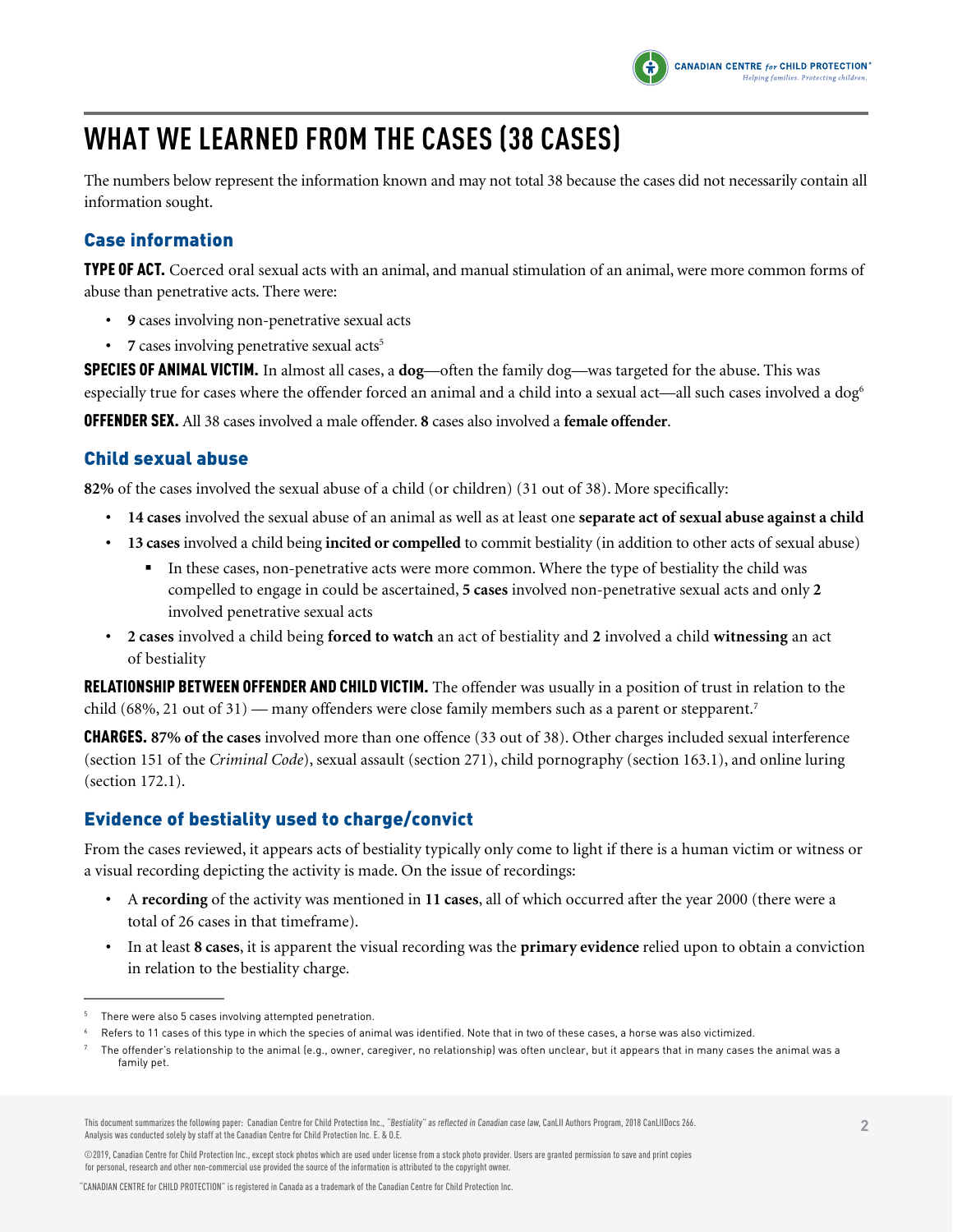

## **WHAT WE LEARNED ABOUT VISUAL CONTENT DEPICTING BESTIALITY**

Another way to begin to understand the nature of sexual offences against animals, and the intersection of child and animal sexual abuse, is to look at "child pornography" cases where the court referenced that the imagery possessed by the offender included "bestiality".<sup>8</sup> Note that bestiality-themed material (along with that depicting sadism) is categorized as the most severe form of child sexual abuse material on the COPINE scale—a categorization system with levels that reflect increased impact on the victim as they ascend.<sup>9,10</sup>

Courts did not adhere to the strict legal definition of bestiality when it came to visual content—the term was used to refer to both penetrative and non-penetrative sexual acts.<sup>11</sup> While not arising often, when bestiality was noted to be in the collection of an individual charged with "child pornography" and described in sufficient detail to determine what type of sexual act was depicted, it was much more common for non-penetrative sexual acts to be depicted.

Information from Cybertip.ca can provide a lens into what form bestiality takes when it is present in the images and videos analyzed by the tipline. **The majority of the bestiality content including children assessed by Cybertip.ca since 2013 depicted non-penetrative activity (79%), with over half of the content (55%) involving oral sexual activity.12**

### Role of technology & visual content

Technology played a role in many of the cases that occurred after 2000. There were examples of technology being used to:

- **•** Record an act of bestiality (see "Evidence of bestiality" above)
- **•** Connect an offender with likeminded individuals
- **•** Discuss and engage in sexualized chats about bestiality
- **•** Share visual content or stories of bestiality
- **•** Communicate with children about bestiality (4 offenders were charged with online luring)

Connected to the role of technology is the use of sexually explicit material, often acquired online, to normalize sexual activity as part of the grooming process. **In the 13 cases where a child was incited or compelled to engage in a sex act with an animal, four mentioned that the child was shown visual content depicting bestiality.** 

This document summarizes the following paper: Canadian Centre for Child Protection Inc., "Bestiality" as reflected in Canadian case law, CanLII Authors Program, 2018 CanLIIDocs 266. Analysis was conducted solely by staff at the Canadian Centre for Child Protection Inc. E. & O.E.

©2019, Canadian Centre for Child Protection Inc., except stock photos which are used under license from a stock photo provider. Users are granted permission to save and print copies for personal, research and other non-commercial use provided the source of the information is attributed to the copyright owner.

<sup>8</sup> Cases were included if the court noted that "child pornography" involving bestiality was located or if it mentioned that bestiality content involving adults was part of the overall content found because both types of cases can provide insight into how child sexual abuse and animal sexual abuse can intersect.

<sup>9</sup> Combating Paedophile Information Networks. A number of Canadian child pornography cases have referred to adapted version of this scale provided in *R v Oliver,* [2002] EWCA Crim 2766. All adaptions have sadism and bestiality at the top end of the scale.

<sup>&</sup>lt;sup>10</sup> Hannah L. Merdian et al, "Accessing the internal structure of the COPINE scale", (2013) 19:1 Psychology, Crime & Law 21 at 22.

<sup>11</sup> See *R v Kiefer*, 2018 ONCA 925 at para 61.

<sup>&</sup>lt;sup>12</sup> The numbers are based on coding of 167 images and videos by Cybertip.ca analysts between December 2013 and January 2018.

<sup>&</sup>quot;CANADIAN CENTRE for CHILD PROTECTION" is registered in Canada as a trademark of the Canadian Centre for Child Protection Inc.